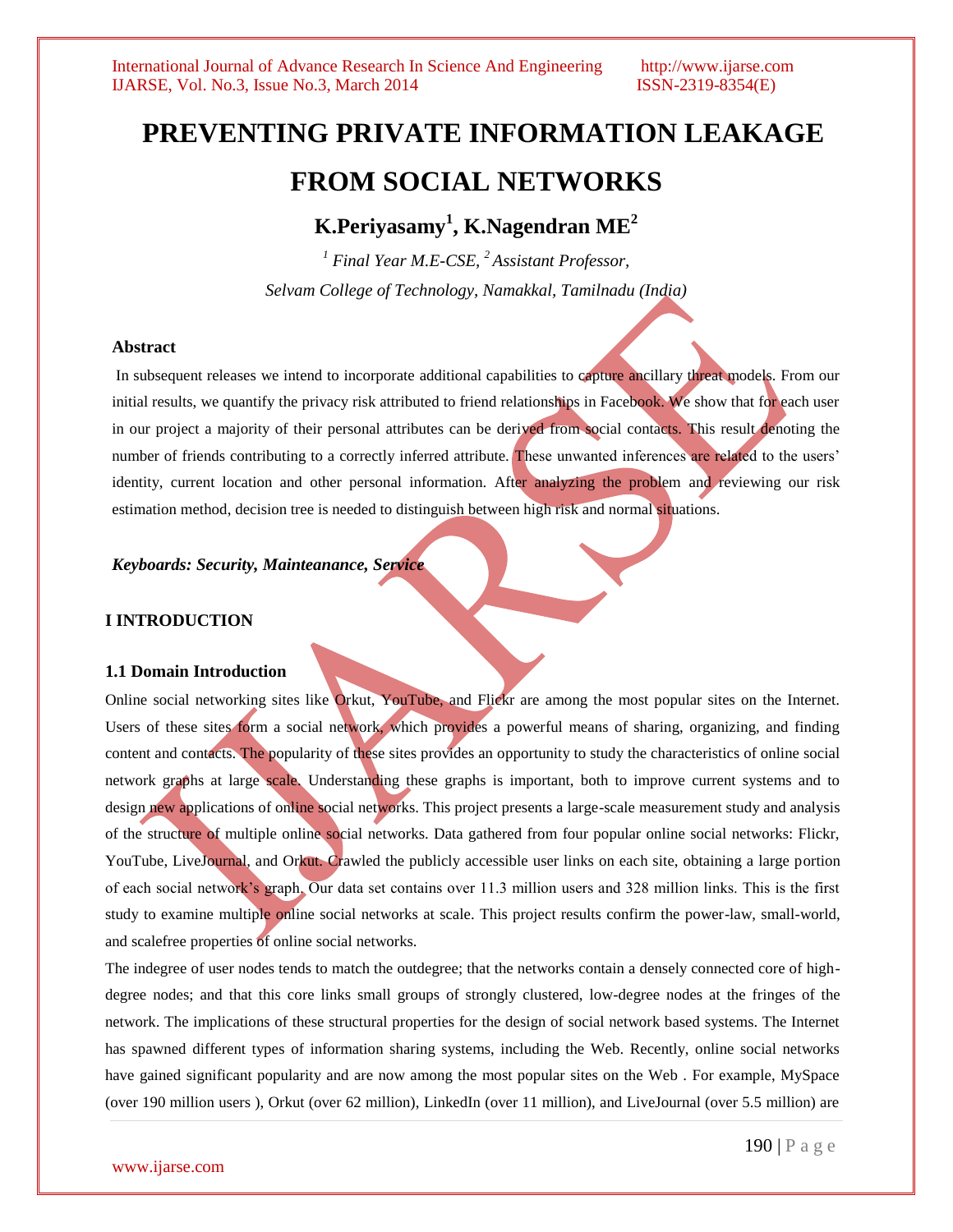popular sites built on social networks.Unlike the Web, which is largely organized around content, online social networks are organized around users. Participating users join a network, publish their profile and (optionally) any content, and create links to any other users with whom they associate. The resulting social network provides a basis for maintaining social relationships, for finding users with similar interests, and for locating content and knowledge that has been contributed or endorsed by other users. An in-depth understanding of the graph structure of online social networks is necessary to evaluate current systems, to design future online social network based systems, and to understand the impact of online social networks on the Internet. For example, understanding the structure of on-line social networks might lead to algorithms that can detect trusted or influential users, much like the study of the Web graph led to the discovery of algorithms for finding authoritative sources in the Web. Moreover, recent work has proposed the use of social networks to mitigate email spam ,to improve Internet search, and to defend against Sybil attacks. However, these systems have not yet been evaluated on real social networks at scale, and little is known to date on how to synthesize realistic social network graphs.

In this project a large-scale (11.3 million users, 328 million links) measurement study and analysis of the structure of four popular online social networks: Flickr, YouTube, LiveJournal, and Orkut. Data gathered from multiple sites enables us to identify common structural proper ties of online social networks. The data obtained by crawling publicly accessible information on these sites, and make the data available to the research community. In contrast, previous studies have generally relied on propreitary data obtained from the operators of a single large network .In addition to validating the power-law, small-world and scale-free properties previously observed in offline social networks. A high degree of reciprocity in directed user links, leading to a strong correlation between user indegree and outdegree. This differs from content graphs like the graph formed by Web hyperlinks, where the popular pages (authorities) and the pages with many references (hubs) are distinct.

Online social networks contain a large, strongly connected core of high-degree nodes, surrounded by many small clusters of low-degree nodes. This suggests that high-degree nodes in the core are critical for the connectivity and the flow of information in these networks. More specifically, the properties of the large weakly connected component 2 (WCC) in the user graphs of four popular sites. The entire user community (which would include users who do not use the social networking features), information flow, workload, or evolution of online social networking sites. While these topics are important, they are beyond the scope of this project.

# **II OVERVIEW OF PROJECT**

Online social networks have existed since the beginning of the Internet. For instance, the graph formed by email users who exchange messages with each other forms an online social network. However, it has been difficult to study this network at large scale due to its distributed nature.Popular online social networking sites like Flickr, You-Tube, Orkut, and LiveJournal rely on an explicit user graph to organize, locate, and share content as well as contacts. In many of these sites, links between users are public and can be crawled automatically to capture and study a large fraction of the connected user graph. These sites present an opportunity to measure and study online social networks at a large scale.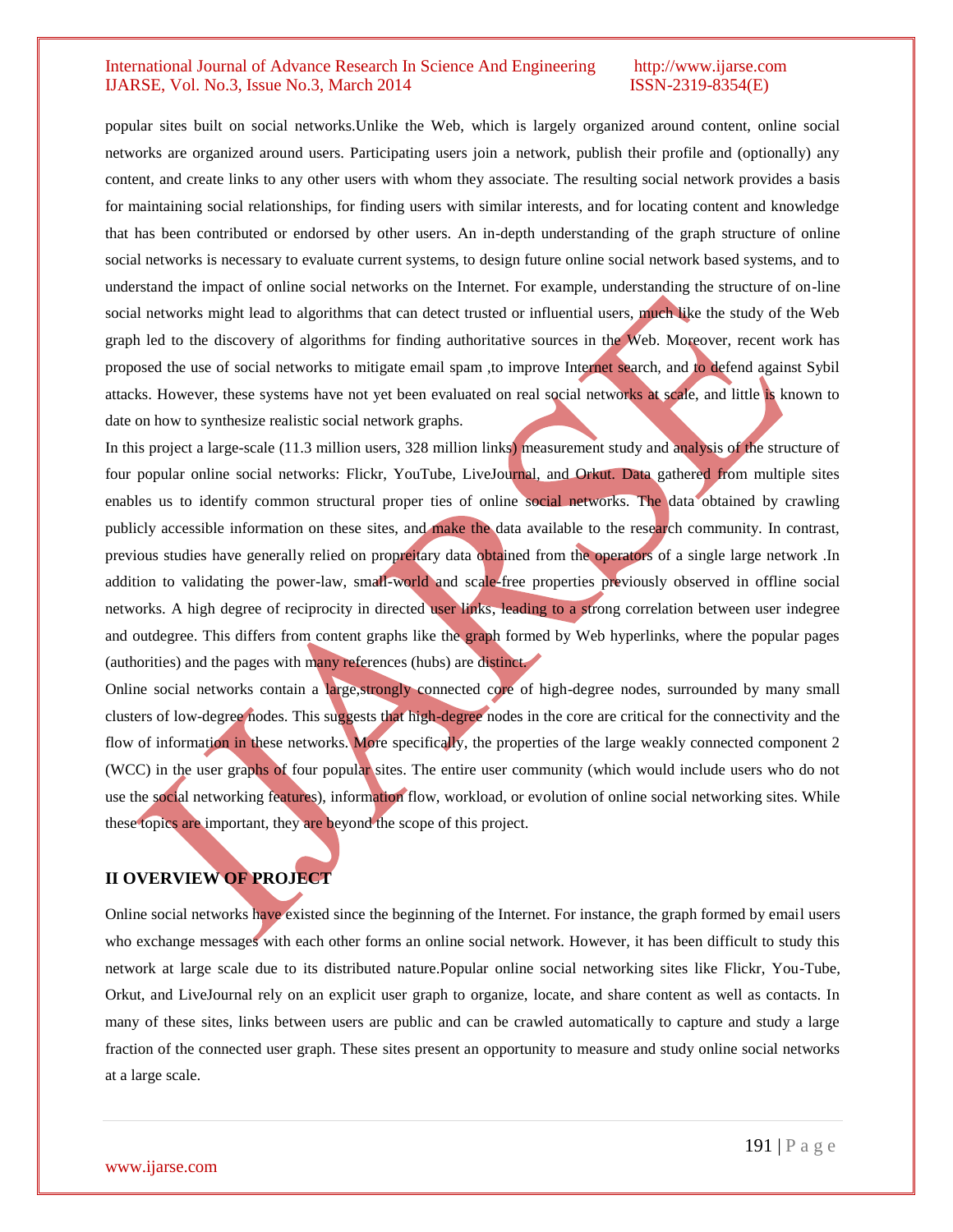# **2.1 Online Social Networking Sites**

Online social networking sites are usually run by individual corporations (e.g. Google and Yahoo!), and are accessible via the Web. Users. To participate fully in an online social network, users must register with a site, possibly under a pseudonym. 3 Some sites allow browsing of public data without explicit sign-up. Users may volunteer information about themselves (e.g., their birthday, place of residence, or interests), which is added to the user's profile Links. The social network is composed of user accounts and links between users. Some sites (e.g. Flickr, LiveJournal)allow users to link to any other user, without consent from the link target. Other sites (e.g. Orkut, LinkedIn) require consent from both the creator and target before a link is created connecting these users. Users form links for one of several reasons. The nodes connected by a link can be real-world acquaintances, online acquaintances, or business contacts; they can share an interest; or they can be interested in each other's contribute d content. Some users even see the acquisition of many links as a goal in itself.

User links in social networks can serve the purpose of both hyperlinks and bookmarks in the Web. A user's links, along with her profile, are visible to those who visit the user's account. Thus, users are able to explore the social network by following user-to-user links, browsing the profile information and any contributed content of visited users as they go. Certain sites, such as LinkedIn, only allow a user to browse other user accounts within her neighborhood (i.e. a user can only view other users that are within two hops in the social network); other sites, including the ones, allow users to view any other user account in the system. Groups. Most sites enable users to create and join special interest groups . Users can post messages to groups and upload shared content to the group. Certain groups are moderated; admission to such a group and postings to a group are controlled by a user designated as the group's moderator. Other groups are unrestricted, allowing any member to join and post messages or content. Social networking sites are the portals of entry into the Internet for many millions of users, and they are being used both for advertisement as well as for the ensuing commerce. Many of

these applications, ranging from mail to auctions, implicitly rely on some form of trust.

For example, when a user accepts email from an unknown user, she is trusting the other party not to send spam. When a user selects a winning bidder in an auction, she is trusting the other party to pay the winning amount, and the winning user is trusting the seller to produce the auctioned item.In a social network, the underlying user graph can potentially be used as a means to infer some level of trust in an unknown user, to check the validity of a public key certificate , and to classify potential spam . In all of these, trust is computed as a function of the path between the source and target user. Our findings have interesting implications for trust inference algorithms. The tight core coupled with link reciprocity implies that users in the core appear on a large number of short paths. Thus, if malicious users are able to penetrate the core, they can skew many trust paths (or appear highly trustworthy to a large fraction of the network).

However, these two properties also lead to small path lengths and many disjoint paths, so the trust inference algorithms should be adjusted to account for this observation. In particular, given our data, an unknown user should be highly trusted only if multiple short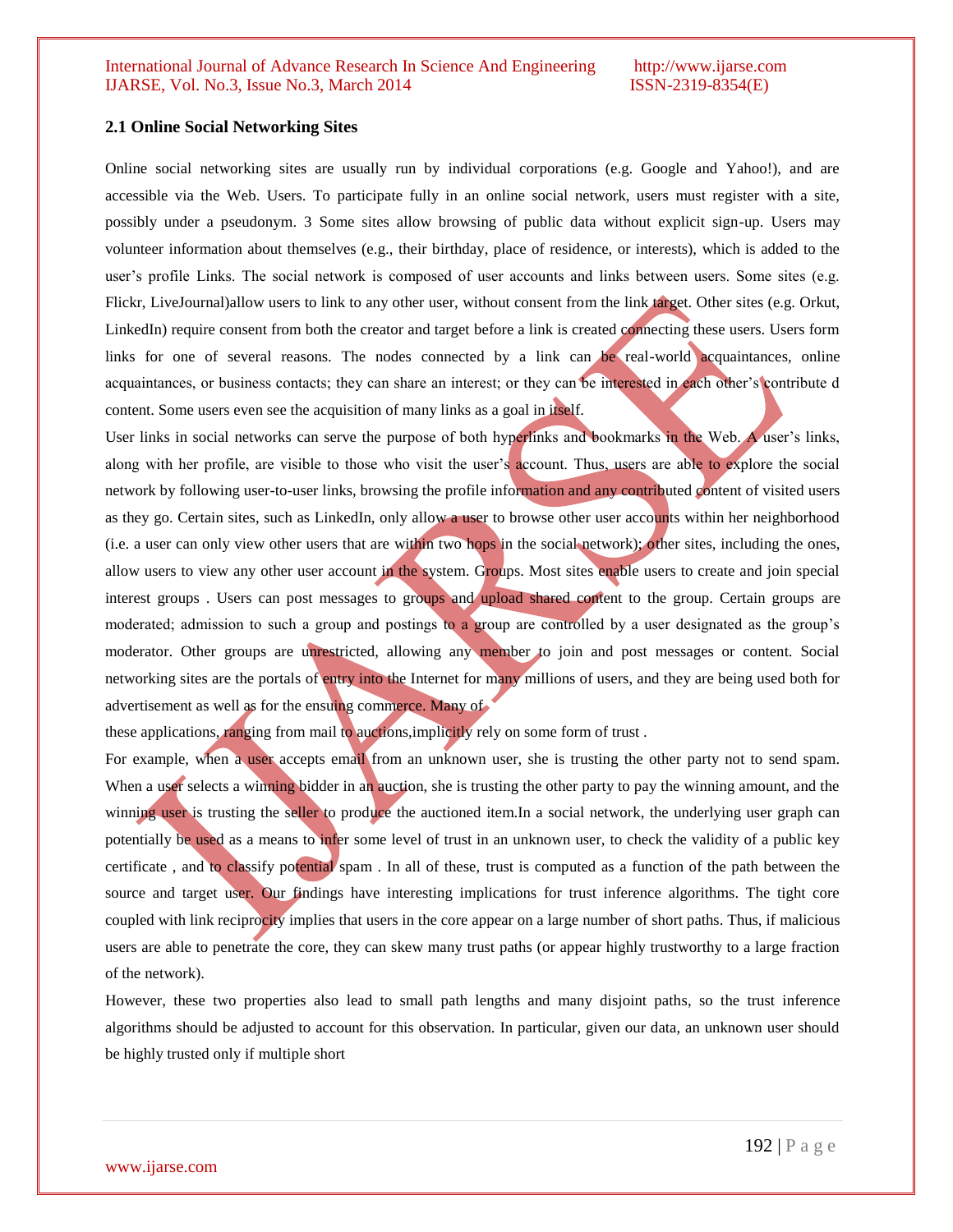disjoint paths to the user can be discovered. The correlation in link degrees implies that users in the fringe will not be highly trusted unless they form direct links to other users. The "social" aspect of these networks is selfreinforcing: in order to be trusted, one must make many "friends", and create many links that will slowly pull the user into the core.

## **III IMPLEMENTATION**

In order to protect privacy, it sanitize both trait (e.g.,deleting some information from a user's on-line profile) and link details (e.g., deleting links between friends) and explore the effect they have on combating possible inference attacks. Our initial results indicate that just sanitizing trait information or link information may not be enough to prevent inference attacks and comprehensive sanitization techniques that involve both aspects are needed in practice. While the specific accuracy reduction is varied by the number of details removed and by the specific algorithm used for classification, across a broad range of classifiers. The linear regression is affected the least, with approximately a 10 percent reduction in accuracy. To our knowledge this is the first comprehensive paper that discusses the problem of inferring private traits using real-life social network data and possible sanitization approaches to prevent such inference.

First, the modification of Naive Bayes classification is suitable for classifying large amount of social network data. Our modified Naive Bayes algorithm predicts privacy sensitive trait information using both node traits and link structure. Compare the accuracy of our learning method based on link structure against the accuracy of our learning method based on node traits. Please see extended version of this paper for further details of our modified Naive Bayes classifier there are a limited number of "groups" that are highly indicative of an individual's political affiliation. When removing details, these are the first that are removed.

# **IV PROBLEM DESCRIPTION**

Security protection: It handles the following aspects :

- Availability (services are available to authorized users).
- Integrity (information is free from unauthorized manipulation).
- Confidentiality (only an intended user can access the respective information).
- Accountability (actions of any entity should be uniquely traceable).
- Assurance (guarantee that all security measures have been properly implemented).

The inference problem is mostly known as a security risk targeting system-based confidentiality. Two types of techniques have been proposed to identify and remove inference channels. One makes use of semantic data modeling methods to locate inference channels in the database design, in order to redesign the database for the removal of these channels. The other one evaluates database queries to understand whether they lead to unauthorized inferences. These techniques have been studied for statistical databases, multilevel secure databases and general purpose databases. A few researchers have also addressed the inference problem for data mining. Denning and Morgenstern employed classical information theory to measure the inference chance in the realm of multilevel databases. Our approach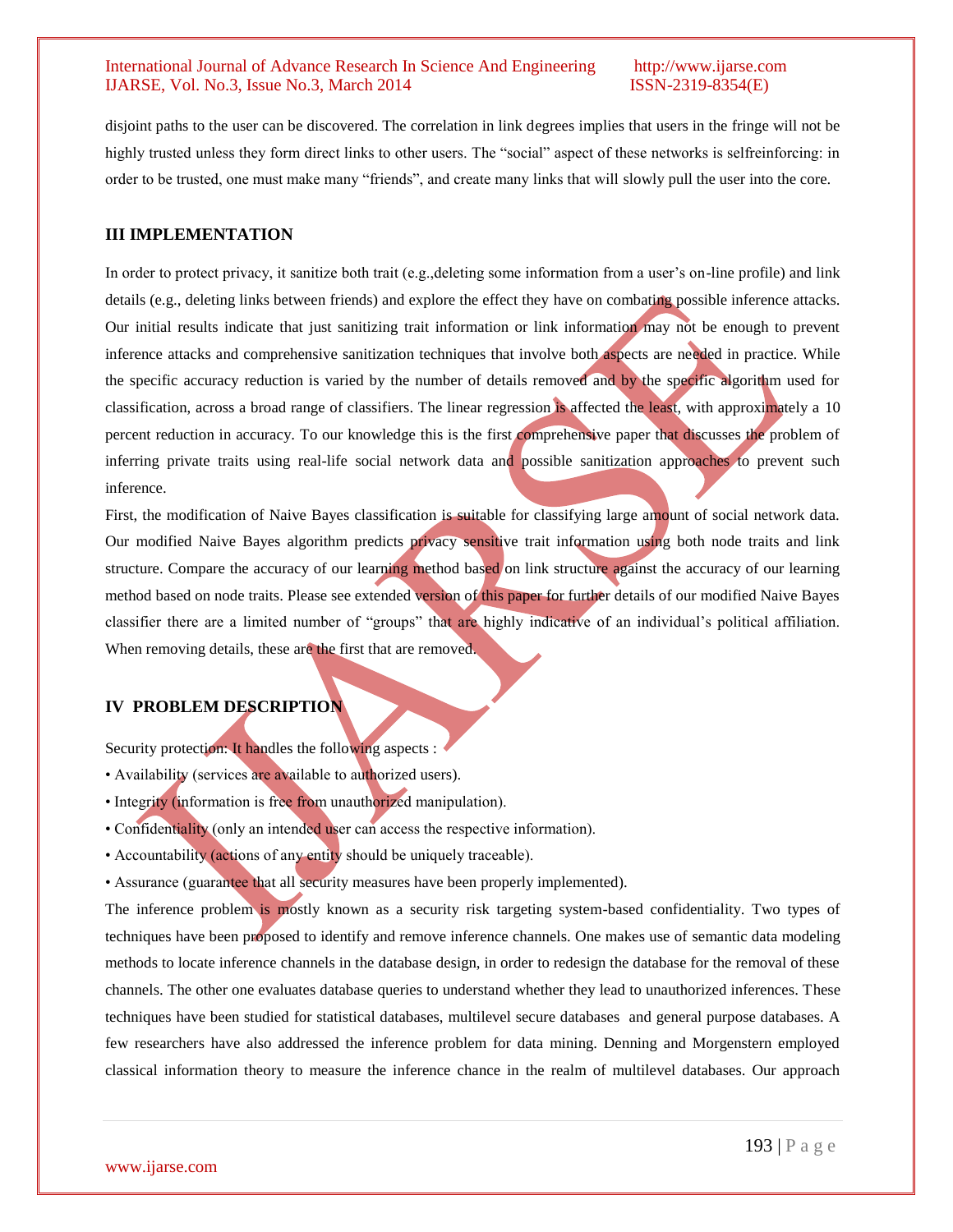adapts their work for social computing environments. The challenge of social inferences cannot be addressed adequately enough by existing techniques because of the following reasons:

- (a) an inferred user attribute may not be stored in the social application database;
- (b) background knowledge available to the inferrer outside of this database is often the premise for inferences;
- (c) information revealed in the past through this application can enable historical inferences;
- (d) the sensitivity of user information may be of dynamic nature;
- (e) social inferences do not necessarily result from deductive reasoning.

Our theoretical framework is based on this fact: project collect more information about a user, such as his/her contextual situation, our uncertainty about other attributes, such as his/her identity may be reduced; consequently, this process increases the probability of our correctly guessing some user attributes. This uncertainty can be measured by information entropy. Information, as used in information theory for telecommunications, is a measure of the decrease of uncertainty in a signal value at the receiver site. In the realm of the inference problem under study, as the inferrer collects more information about an entity or attribute (such as another user or a location), the number of possible entities that match known sets of attributes decreases; this results in reduced information entropy.

# **V PERFORMANCE EVALUATION**

To probably infeasible in maintaining the use of social networks None of the remaining traits are as highly indicative as the initial two, instead see a gradual decrease in the accuracy over the tested parameters. Unsurprisingly, the Links Only classifier is only slightly affected by the removal of traits. Report the additional experimental results that show the impact of link removal, collective inference and varying labeled vs unlabeled nodes ratios.

It handles the following aspects

- Availability (services are available to authorized users).
- Integrity (information is free from unauthorized manipulation).
- Confidentiality (only an intended user can access the respective information).
- Accountability (actions of any entity should be uniquely traceable).
- Assurance (guarantee that all security measures have been properly implemented).

# **VI CONCLUSION**

Our research benefits from these works and many others. However, the opinion that our work provides novel contributions to the field. Consider a wider array of attributes which are not limit in this research to a set of structured data types. For example, derive inferences based on values such as employer and educational institution. Consequently, forced to address challenging problems such as data disambiguation and named entity recognition .It present solutions to help mitigate the results from our findings. The different algorithms to reduce information loss, explore their corresponding runtime complexities, and suggest actions to users to reduce their privacy risk. When the